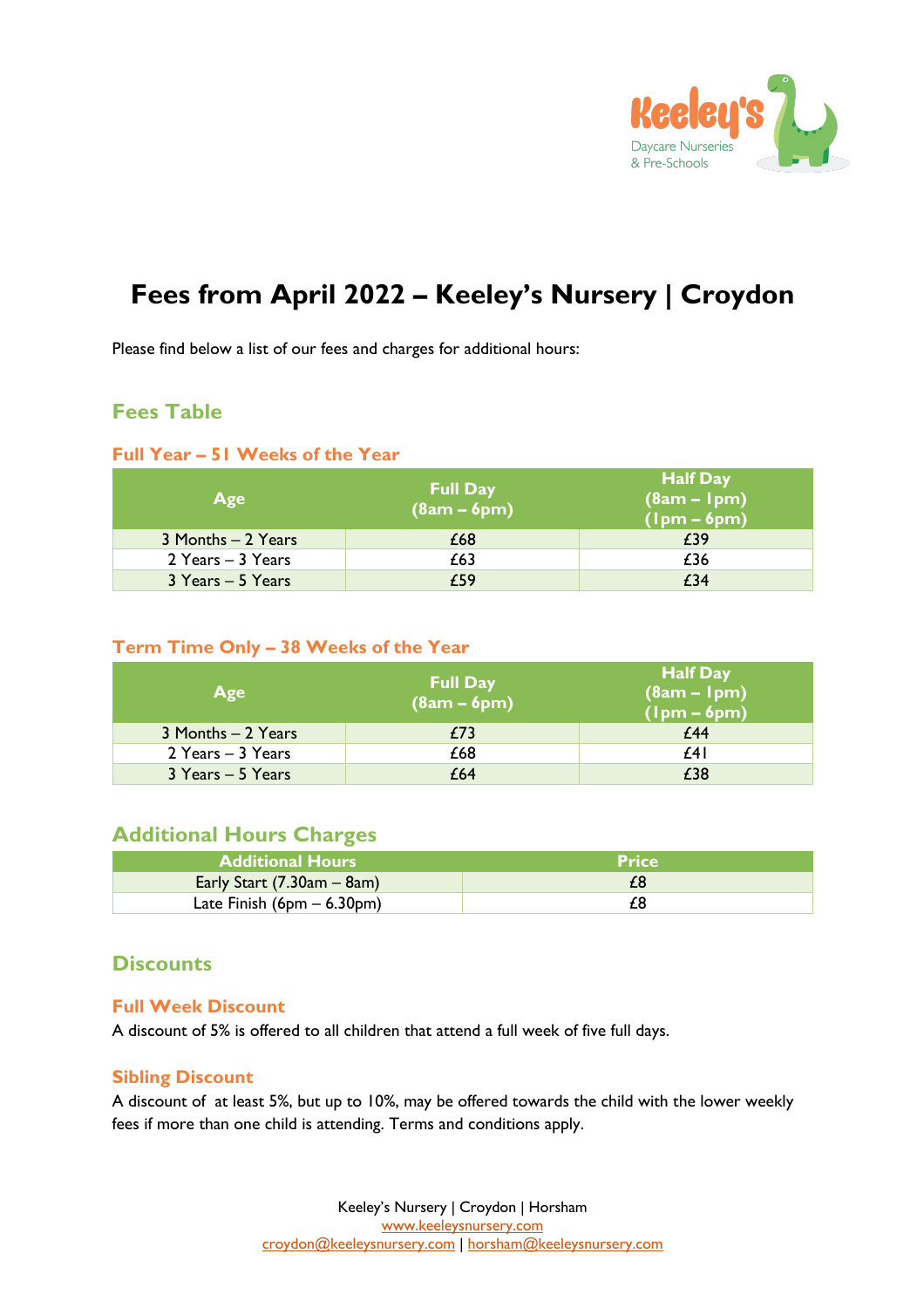### **Minimum Booking**

A minimum booking of two full days, or three half days are required to attend our Nursery.

### **Monthly Invoices**

Invoices are sent out monthly and are calculated by sessions, meaning you will be charged for the number of sessions booked in that particular month. This means your invoice totals may vary slightly from month to month. A full breakdown of every invoice will be available via the parent app of our nursery management software. All invoices are to be paid one month in advance.

## **Application Fee and Deposit**

A non-refundable application fee of £50 is required with the return of an application form.

A deposit of £300 is required after we send out an offer letter. This will secure a space for your child with the agreed sessions. The deposit is non-refundable and non-transferable. However, it will be credited to your child's account and may be used towards your final invoice.

No application fee or deposit are required for children only accessing Free Entitlement Government funded hours.

### **Funded Hours**

We are pleased to be able to offer funded hours of care.

#### **Stretched Funding**

Funded hours are available on a full year contract and the 15 weekly hours of funding for 38 weeks per year are stretched over the full year. This means all eligible parents/carers will be allocated 11 hours of funding per week for 51 weeks per year.

#### **Extended Hours**

If parents/carers are eligible for the extended 15 hours of funding; these extra hours will also be stretched over the full year. This will mean 22 funded hours per week for 51 weeks per year.

#### **Consumables Charge**

There is a charge of  $£15$  per day that uses any of the extended hours. The charge covers all meals.

#### **Weekly Fees with Funding**

On the following pages, for your convenience, we have created tables of our weekly fees with all the different types of funding we are able to offer applied. Please note that the tables are only intended as a guide, and do not include a combination of the different sessions we offer (full days and half days). They also do not include any potential discounts that may be offered. Our management team would be more than happy to assist you if you require any further clarification.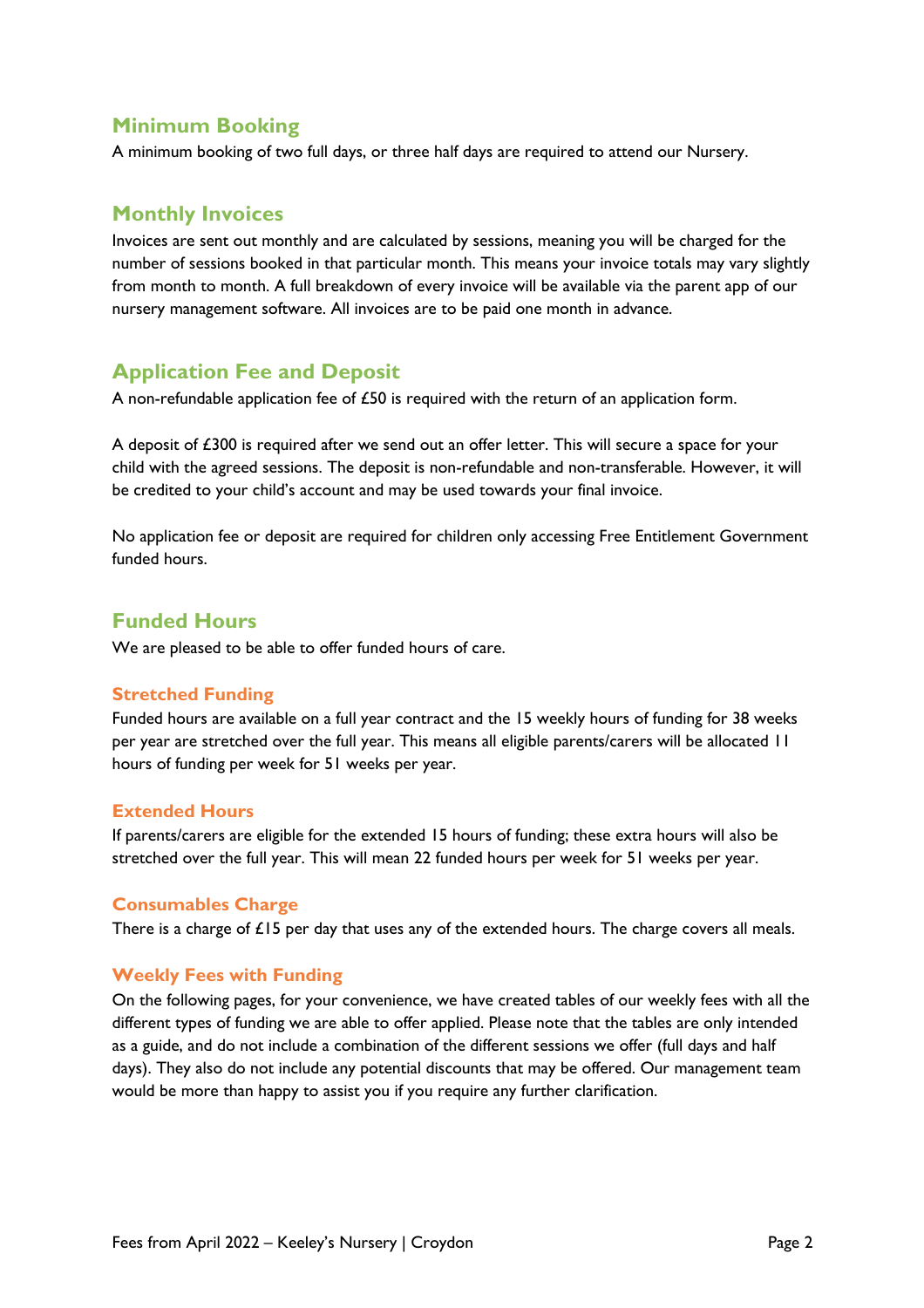# **2-Year Old Funding**

### **Weekly Fees – 11 Hours**

### Full Days

| <b>Number of</b><br><b>Days</b> | <b>Funded Hours</b> | <b>Paid Hours</b> | <b>Consumables</b><br>Charge | <b>Total Weekly</b><br><b>Fee</b> |
|---------------------------------|---------------------|-------------------|------------------------------|-----------------------------------|
|                                 |                     |                   | $\sim$                       | £56.70                            |
|                                 |                     |                   | ۰                            | £119.70                           |
|                                 |                     | 29                | $\sim$                       | £182.70                           |
|                                 |                     | 39                | $\blacksquare$               | £245.70                           |

### Half Days

| Number of<br><b>Days</b> | <b>Funded Hours</b> | <b>Paid Hours</b> | <b>Consumables</b><br><b>Charge</b> | <b>Total Weekly</b><br><b>Fee</b> |
|--------------------------|---------------------|-------------------|-------------------------------------|-----------------------------------|
|                          |                     |                   | $\overline{\phantom{a}}$            | £28.80                            |
|                          |                     |                   | $\blacksquare$                      | £64.80                            |
|                          |                     |                   | $\sim$                              | £100.80                           |